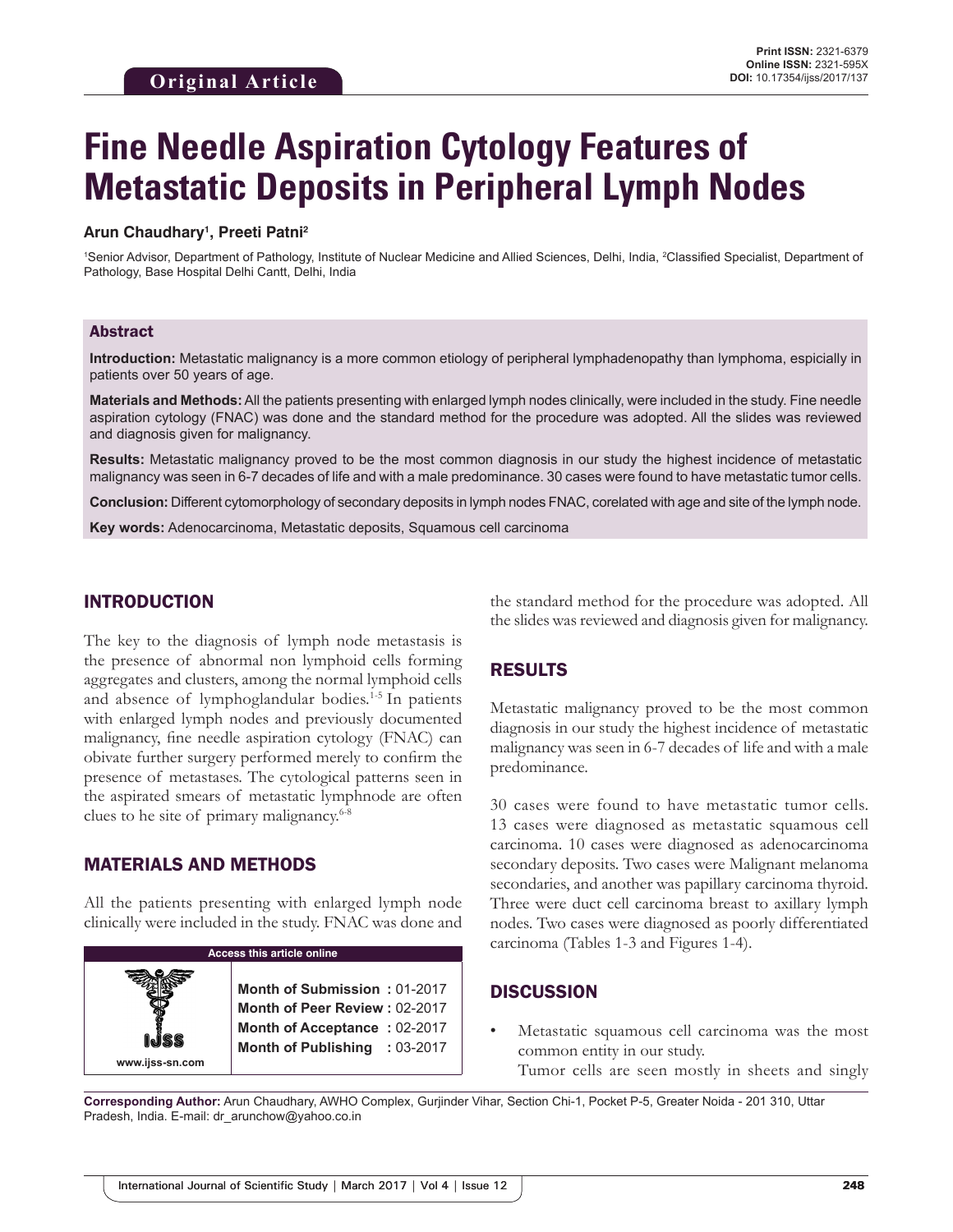#### **Table 1: Agewise distribution of FNAC on metastatic lesion of lymph node**

| Number of cases (%)<br>Age group |          |
|----------------------------------|----------|
| $0 - 15$                         | 0(0)     |
| 16-30                            | 0(0)     |
| $31 - 45$                        | 6(20)    |
| 46-60                            | 10(30)   |
| 61-90                            | 14(50)   |
| Total                            | 30 (100) |

FNAC: Fine needle aspiration cytology

## **Table 2: Sitewise distribution of FNAC of metastatic lesion of lymph node**

| <b>Site of involvement</b> | Number of cases (%) |  |  |
|----------------------------|---------------------|--|--|
| Cervical                   | 15(50)              |  |  |
| Submandibular              | 2(10)               |  |  |
| Submental                  | 1(5)                |  |  |
| Axillary                   | 3(15)               |  |  |
| Inguinal                   | 2(10)               |  |  |
| Supraclavicular            | 7(10)               |  |  |
| <b>Total cases</b>         | 30 (100)            |  |  |

FNAC: Fine needle aspiration cytology

## **Table 3: Incidence of FNAC on metastatic lesion of lymph node**

| <b>Metastases</b> | Number of cases (%)                   | Male | <b>Female</b> |
|-------------------|---------------------------------------|------|---------------|
| Total             | 30 (100)                              | 17   | 13            |
|                   | FNAC: Fine needle aspiration cytology |      |               |

scattered the cells have dense cytoplasm with

- hyperchromatic nuclei with abundant cytoplasm. In well differentiated squamous cell carcinoma the tumor cells shows individual cell keratinization.
- In the study the adenocarcinoma was the common metastatic tumor.
- Well differentiated adenocarcinoma cells with acinar and occasionally papillary arrangement and also singly scattered. The individual cells are usually cuboidal to columnar with moderate amount of cytoplasm and nuclei with prominent nucleoli. Cells even show vaculoated cytoplasm indicating intracellular mucin secretion.
- In the study of papillary thyroid carcinoma shows metastatic deposit in lymph nodes where the cell clusters where in papillsry pattern with central fibrovascular core along with the characteristics vesicular nuclei with nuclear grooving and intranuclear inclusions.
- Metastatic ductal carcinoma was seen in 3 cases where all the female patient presented with the breast lumps. Smear yeilds high cellularity with several loose clusters of tumour cells. Malignant ductal cells have moderate to abundant cytoplasm with pleomorphic nuclei and prominent single to multiple nucleoli
- Melanoma can be seen anywhere in the body.



**Figure 1: Fine needle aspiration cytology smear showing metastatic deposits of malignant melanoma**



**Figure 2: Fine needle aspiration cytology smears smear showing squamous type tumour cell**



**Figure 3: Fine needle aspiration cytology smear showing poorly differentiated carcinoma**

For example:

Eye ball, head neck and great toe and it is can heavy metastasis to any specifically cervical or inguinal